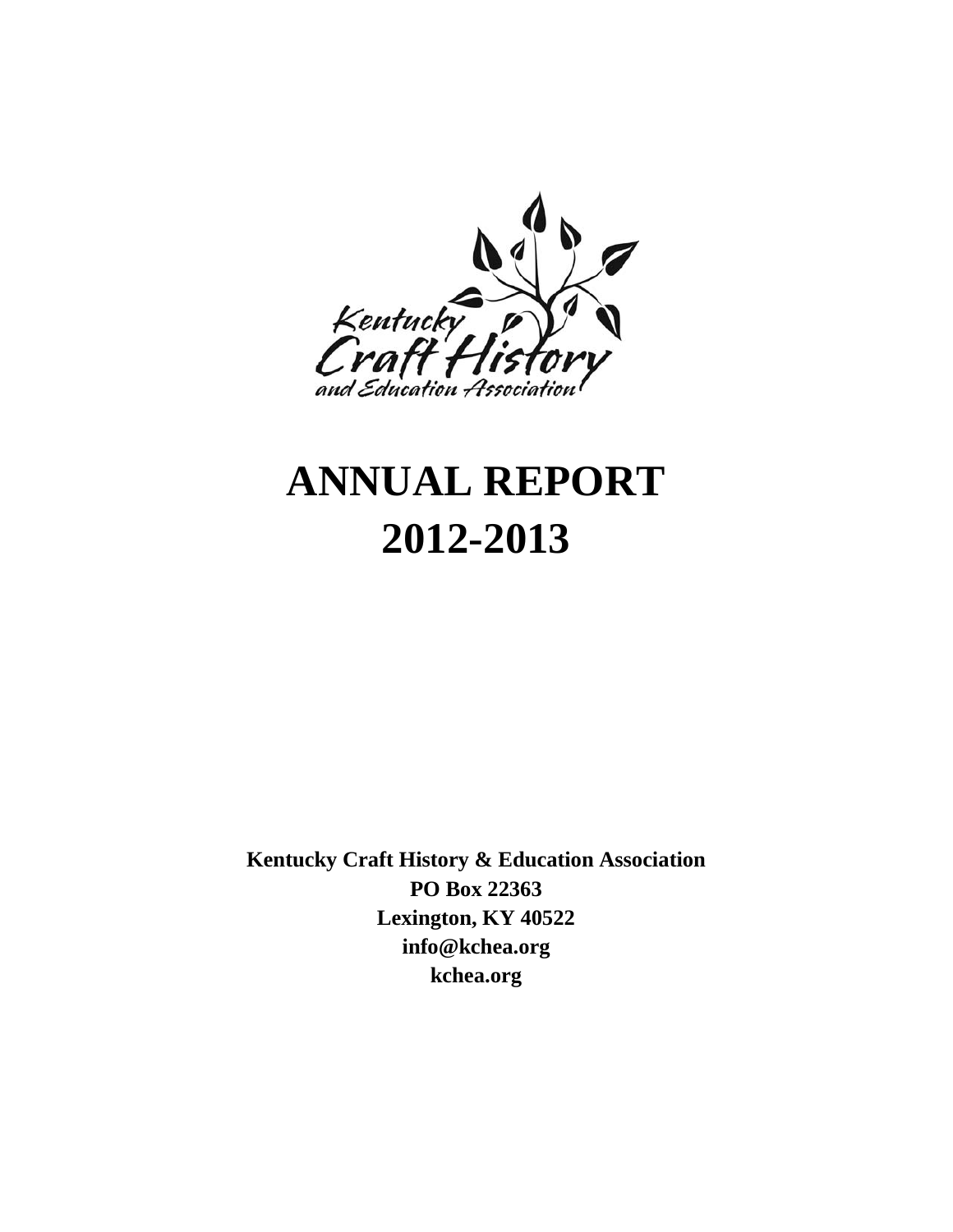# **Kentucky Craft History & Education Association**

# **Annual Report 2012-2013**

# **C O N T E N T S**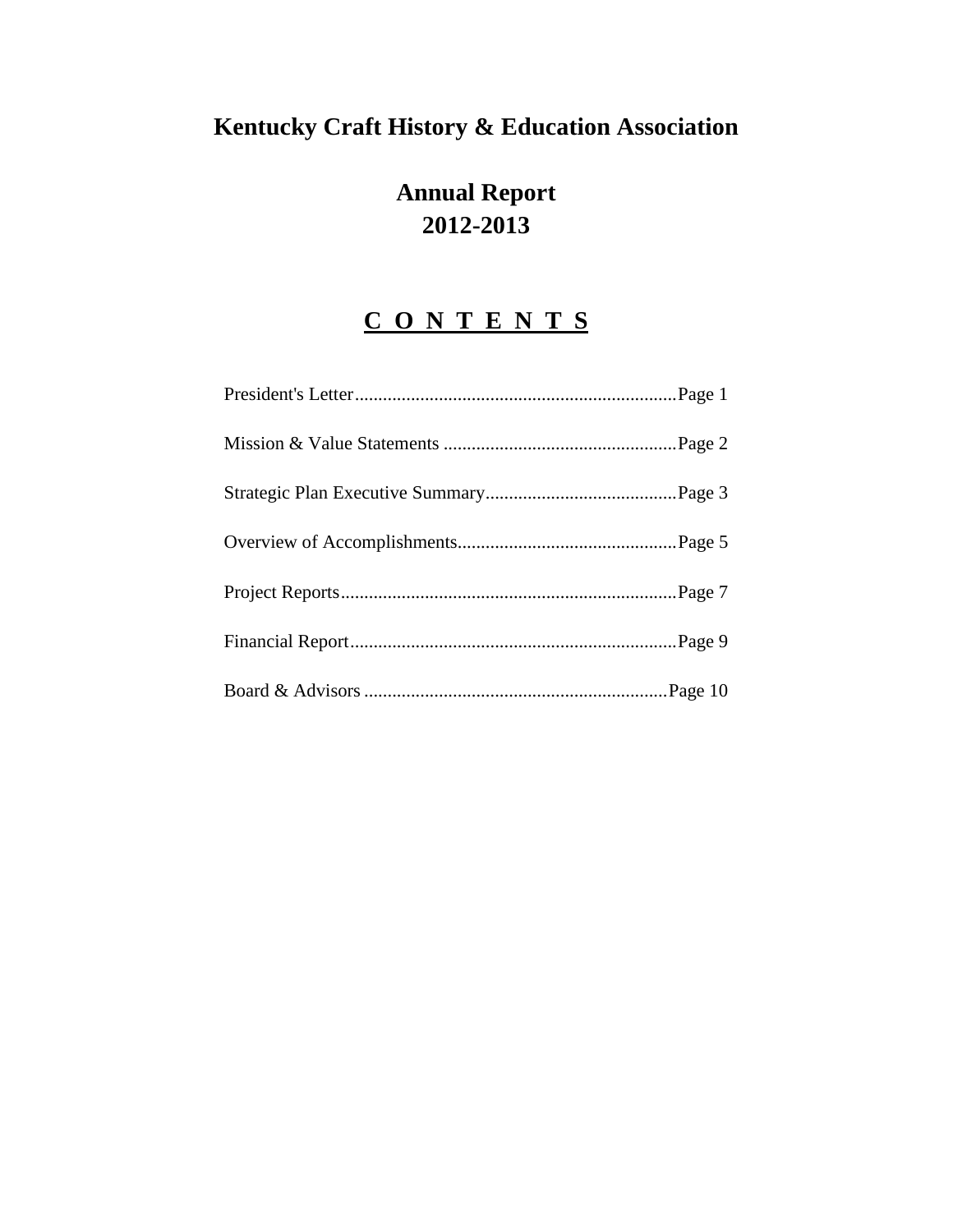

**Kentucky Craft History & Education Association** P O Box 22363 Lexington, KY 40522 info@kchea.org kchea.org

#### **BOARD OF DIRECTORS**

Susan Goldstein, Founding President Lexington, KY

Fran Redmon, President Frankfort, KY

Nancy Atcher, Secretary Frankfort, KY

Philis Alvic, Treasurer Lexington, KY

Lila Bellando Berea, KY

Richard Bellando Berea, KY

Bob Gates Frankfort, KY

Larry Isenhour Lexington, KY

Mary Reed Irvine, KY

Betsy Tyrrell Louisville, KY

Allan Weiss Louisville, KY

#### **HONORARY FOUNDERS**

Marlene Helm Nicholasville, KY

Sherry Jelsma Shelbyville, KY

Crit Luallen Frankfort, KY

Kay Lowe Masuhr Louisville, KY

Juanita Peterson Lexington, KY

#### **ADVISORY BOARD**

Kimberly H. Bryant Lexington, KY

Marie Hochstrasser Lexington, KY

Lester Pross Berea, KY

Judy Sizemore McKee, KY

October 2013

Dear Friends and Supporters:

The Kentucky Craft History and Education Association (KCHEA) is pleased to present its 2013 Annual Report.

KCHEA has made progress on several fronts this past fiscal year. We are pleased to have added several new board members who will be assets in the development of our programs, while also making us a stronger organization. The addition of several leaders from Kentucky's craft movement as honorary founders will enable us to have greater influence in seeking ongoing support for our mission. They include Crit Luallen, Frankfort; Sherry Jelsma, Shelbyville; Jaunita Peterson, Lexington; Marlene Helm, Nicholasville; and Kay Lowe Masuhr, Louisville.

Based on the success of the Kentucky Craft Encyclopedia planning session held last November in Louisville, pieces are being put in place to seek a nationally funded planning grant that will determine how to best implement the project. One of the most significant pieces in this process includes the composition of an exemplary committee of experts in the fields of arts, history, records management and digital access, which is providing excellent technical advisement.

As follow up to last year's successful completion of the Luthier oral history project, supported through a grant from LexArts, we have been able to secure an additional Kentucky Oral History grant to transcribe these 17 interviews. They will eventually be placed at the Oral History Commission along with the 40 interviews that are presently there and accessible online at passtheword.ky.gov. We will continue to work to identify important individuals whose stories need to be preserved in order to fully document the richness and diversity of Kentucky's craft history.

KCHEA has relied on numerous institutions that have indicated a willingness to partner and many individuals who gave their time and resources, directly or through their organizational affiliations. Partnerships of this nature will be the key to conserving Kentucky's craft history and making it accessible for future generations.

Sincerely,

Tran Dedman

Fran Redmon President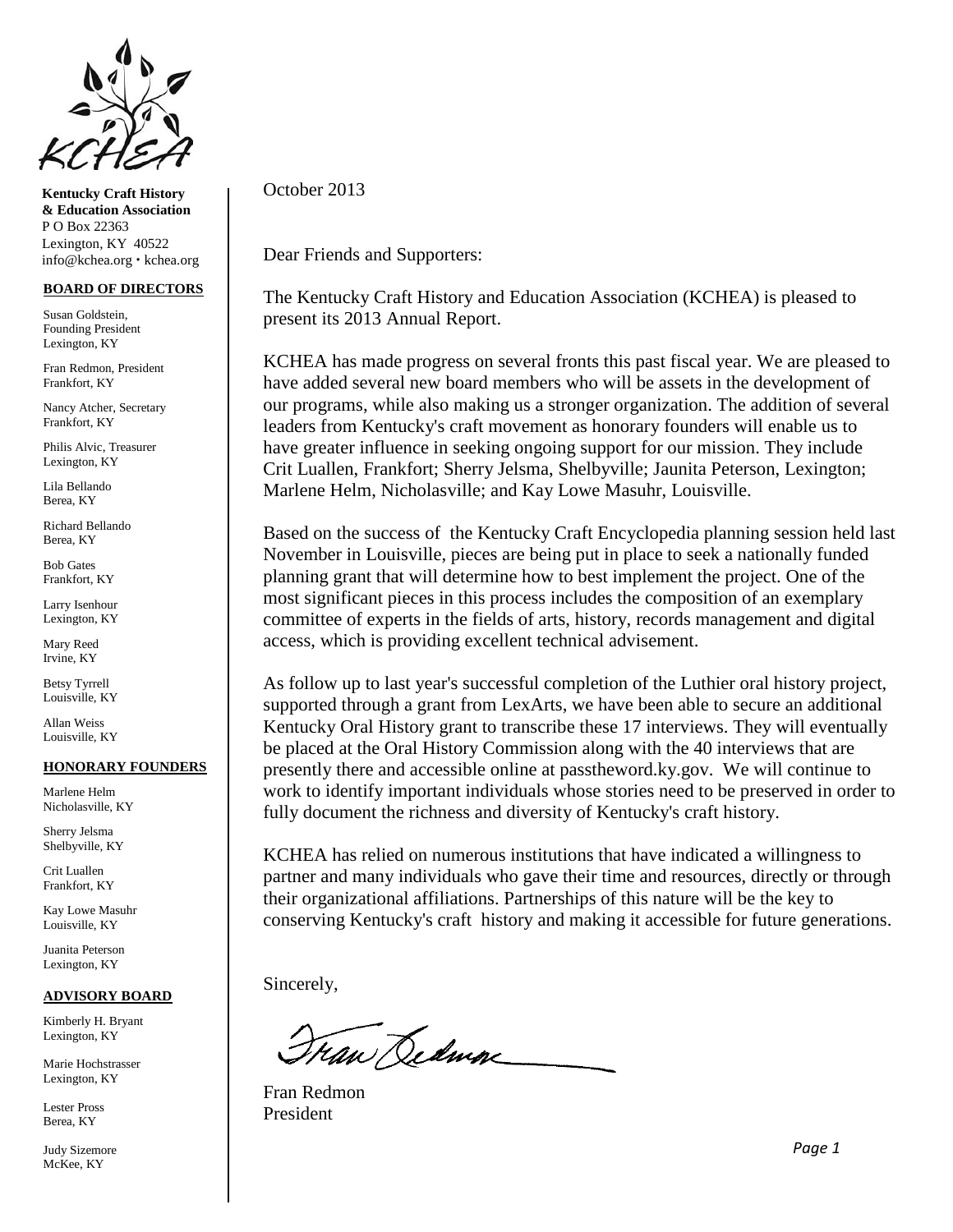# *MISSION*

# *The Kentucky Craft History and Education Association gathers, conserves and presents the history and ongoing impact of crafts in Kentucky.*

# *VALUE STATEMENTS*

*There is an inherent value in the making of craft* **which embodies both skill and** design; many skills are intrinsic in rural culture and have historically been part of essential living.

### $50Q$

*Kentucky has a long and rich craft heritage* involving both the makers and organizations of craft that have created both an economic and cultural impact resulting in national and international recognition for the state as a model for craft development.

# $50Q$

*History provides valuable lessons that impact our future* and documenting and sharing Kentucky's craft history honors the makers and creates pride in our heritage.

# $50Q$

*The arts offer many educational and economic benefits and support the development of intellectual skills.* Crafts can play a role in education through a variety of academic disciplines connecting students to craft artists as role models and educating them to craft as a vocational and lifestyle choice.

# $50Q$

## *The documentation and preservation of Kentucky's craft history is needed and*

*urgent* and is best done through the artifacts, documents, and stories told by craft makers and organizational leaders that have most significantly impacted the state's craft movement.

# ഩ൚

**Partnerships are important** and have been vital to Kentucky's craft success and are critical to the ongoing preservation and documentation of its history.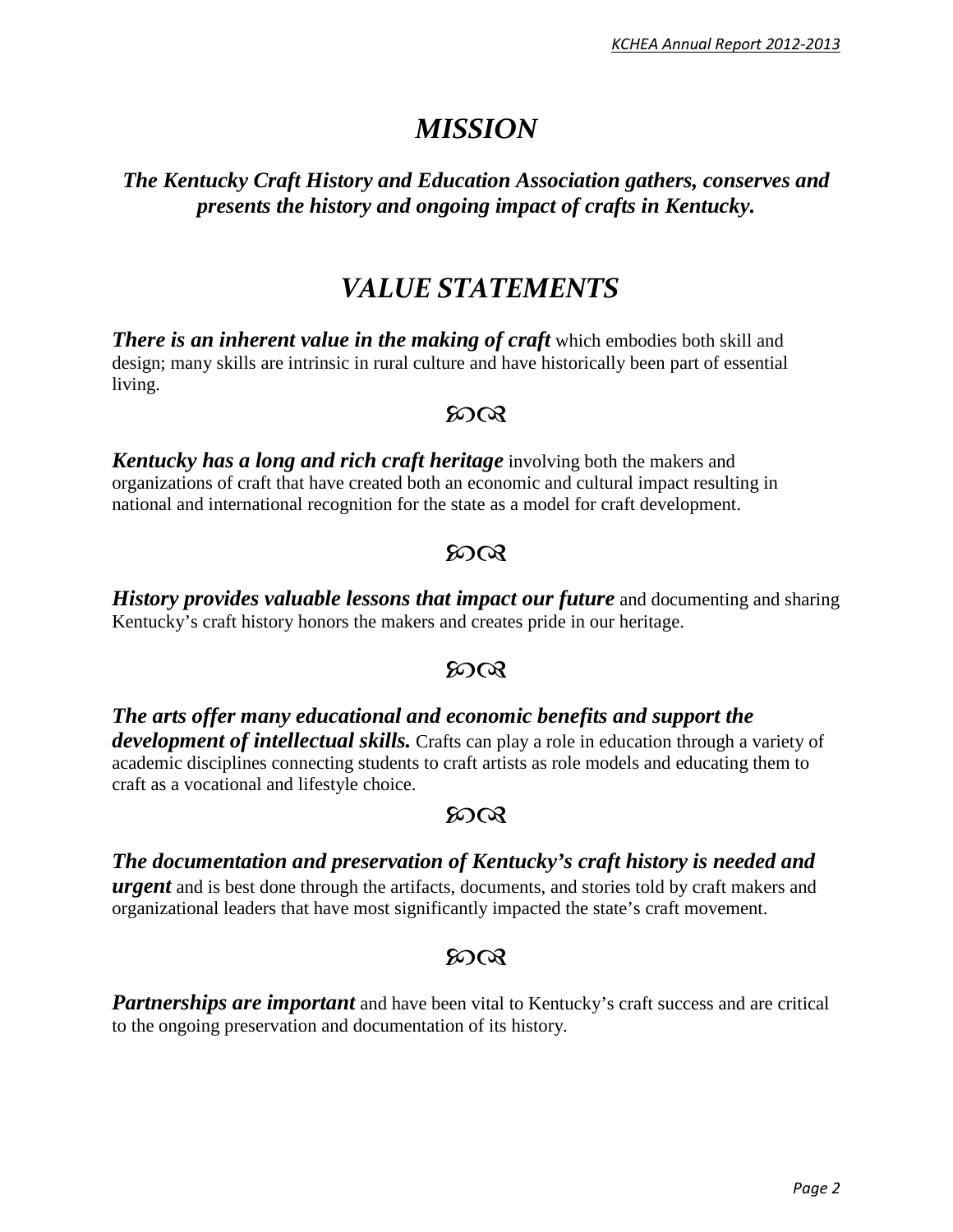#### **KCHEA STRATEGIC PLAN July 1, 2012 - June 30, 2015**

### **E X E C U T I V E S U M M A R Y**

#### **GOAL I: Develop strong organizational capacity to promote KCHEA mission.**

#### **Objective 1: Understand and develop board skills needed to accomplish objectives**

- a. Identify and assess current board member skills
	- b. Add board members with additional skills
	- c. Implement board training
	- d. Develop board packets

#### **Objective 2: Develop policies and procedures for working on objectives**

- a. Create policy or procedure when needed
- b. Review policies

#### **Objective 3: Review Strategic Plan**

- a. Annually review strategic plan
- b. Communicate & make accessible information in the strategic plan

#### **Objective 4: Develop strong financial stability**

- a. Identify potential funding
- b. Establish process for securing funds
- c. Secure funding
- d. Follow through on funding reporting and stewardship

#### **GOAL II: Create a strong image for marketing.**

#### **Objective 1: Promote Brand Identity**

- a. Develop and communicate the message
- b. Develop and maintain presentation materials

#### **Objective 2: Build relationships with people and groups who support KCHEA**

- a. Identify people and organizations for partnering
- b. Form partnerships and collaborate
- c. Acknowledge people and organizations in partnerships

#### **Goal III: Facilitate and support the research and documentation of Kentucky's craft history and make it available to many populations.**

#### **Objective 1: Establish framework for documenting: people, paper, and objects during different periods.**

- a. Identify types of things to document
- b. Identify time, regions, and cultures to document
- c. Identify where things are to be found
- d. Identify appropriate repositories for various documentations

#### **Objective 2: Conduct research of craft in Kentucky (people, paper, and objects)**

- a. Identify & document existing research
- b. Identify needed research
- c. Support and facilitate further research

#### **Objective 3: Develop appropriate KCHEA research & documentation projects.**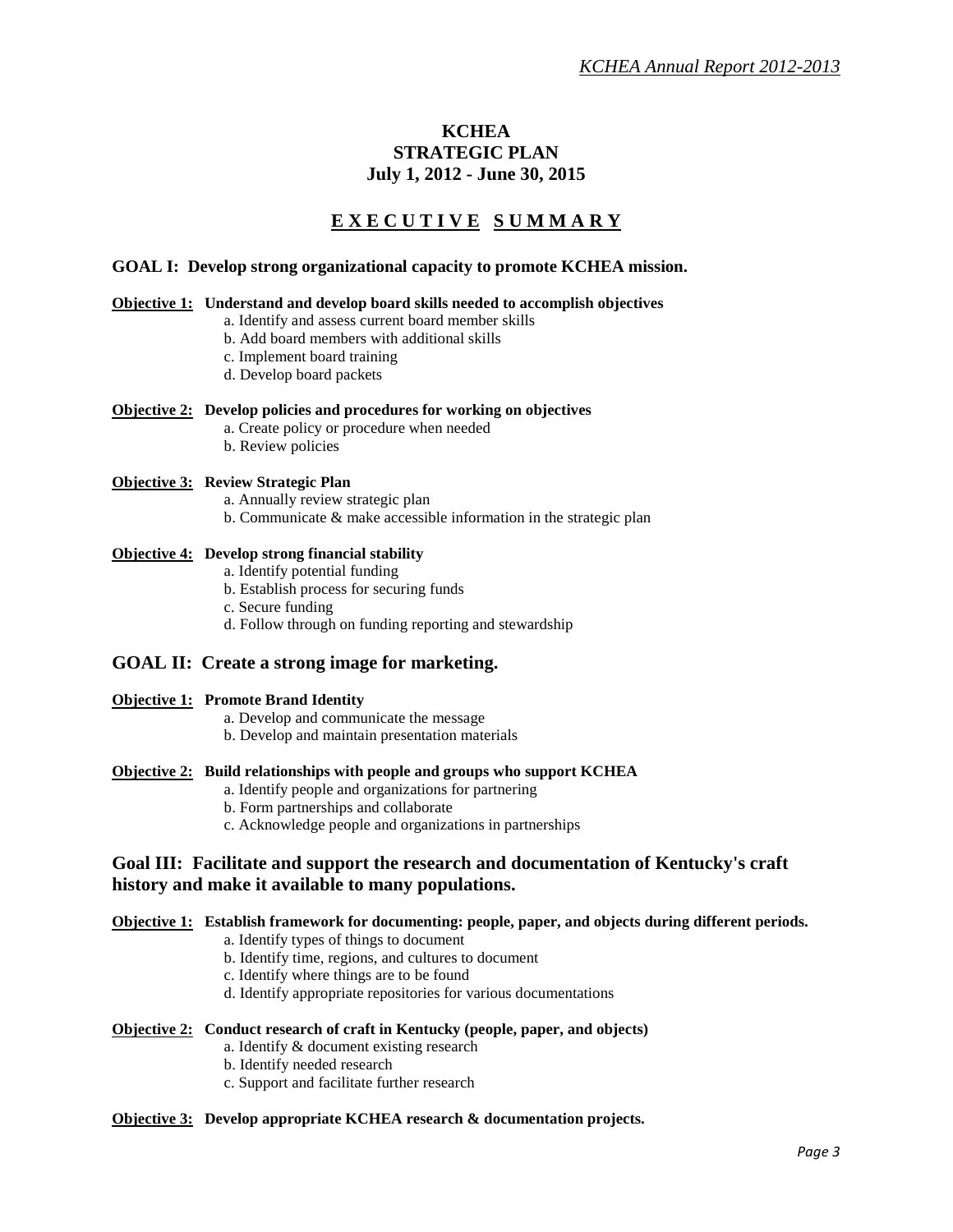- a. Identify and document people, papers, and objects
- b. Establish process for developing projects
- c. Implement projects

#### **GOAL IV: Partner with other organizations in crafts, the arts, education and humanities to preserve and present Kentucky's craft history.**

#### **Objective 1: Identify and establish relationships with potential partners**

- a. Identify potential partners
- b. Communicate mission to potential partners
- c. Determine common needs and goals

#### **Objective 2: Seek input from partners on possible projects**

- a. Contact potential partners
- b. Discuss joint areas of interest

#### **Objective 3: Collaborate on projects with partners**

- a. Investigate potential projects with partners
- b. Select projects
- c. Determine areas of responsibility
- d. Detailed action plan for project

#### **Objective 4: Facilitate work of partners**

- a. Determine types of projects to facilitate
- b. Establish mechanism to communicate opportunities
- c. Provide access to resources

#### **GOAL V: Serve as a national model for collecting and for documenting the craftspeople, written information and objects of our state's history.**

#### **Objective 1: Document, monitor, and evaluate activities**

- a. Develop tools for evaluating success
- b. Identify best practices
- c. Communicate successes and failures

#### **Objective 2: Publicize activities**

- a. Identify methods of communication
- b. Develop tools for communication
- c. Develop general information dissemination list
- d. Communicate successes and failures

#### **GOAL VI: Present the history of crafts so that all Kentuckians take pride in our long, diverse and continuing craft traditions.**

#### **Objective 1: Develop major projects**

- a. Identify potential projects
- b. Establish priorities of projects
- c. Determine partners and resources needed for projects
- d. Implement projects

#### **Objective 2: Establish a presence in diverse locations**

- a. Identify venues
- b. Determine how to approach and what is appropriate

#### **Objective 3: Reach out to diverse populations**

- a. Identify diverse populations.
- b. Determine how to reach diverse populations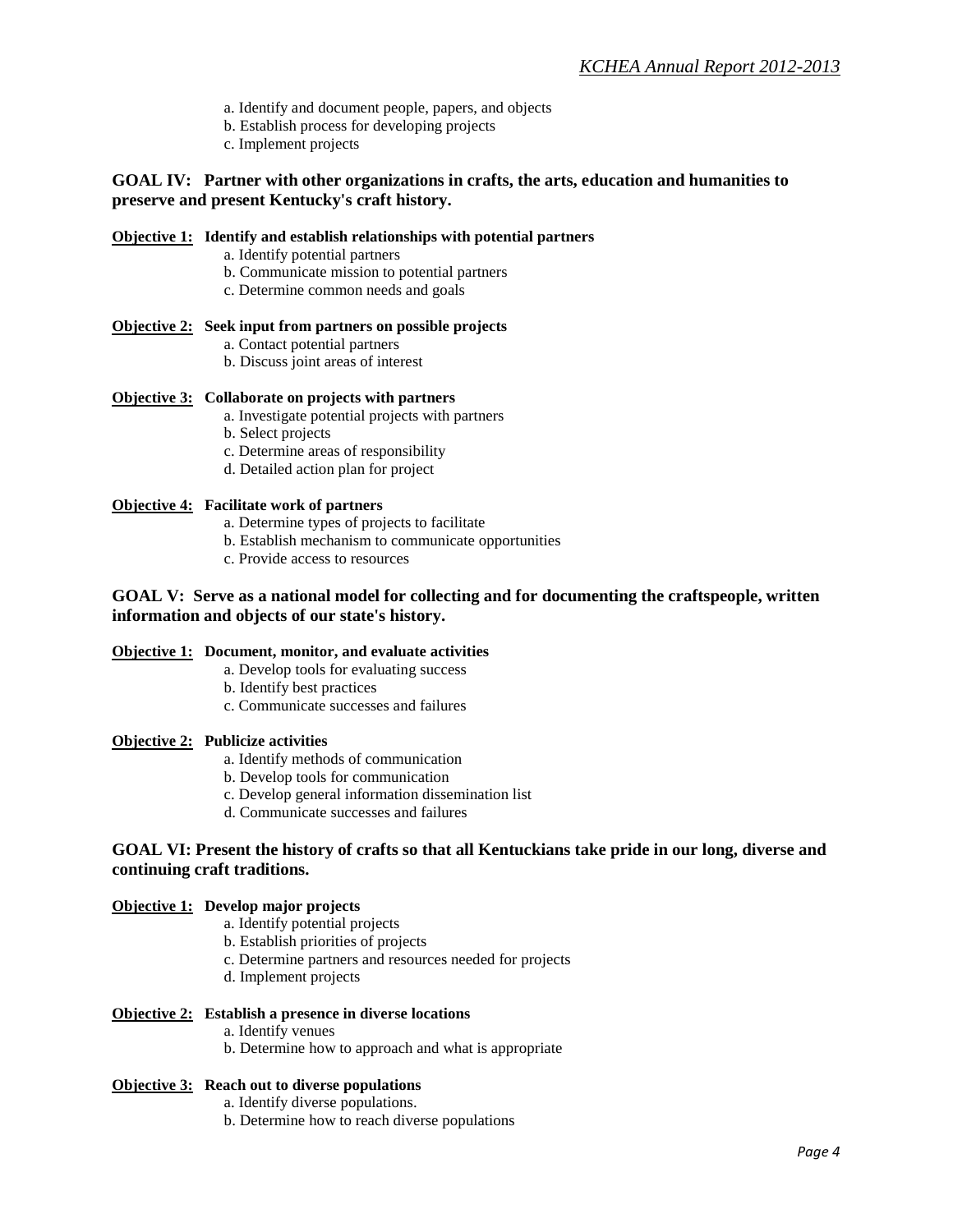#### **OVERVIEW** *Accomplishments and Progress Toward Goals*

#### **GOAL I: Develop strong organizational capacity to promote our mission.**

#### **Policies:**

- Conducted annual review and revision of existing administrative policies.
- Approved new policy to address documentation of board activities.

#### **Administration:**

- Rented a bank safe deposit box for storage of important legal documents (e.g. copyright).
- Streamlined committees and made new board member appointments.
- Documented board member volunteer hours for use in reporting and supporting fundraising efforts.

#### **Board Development:**

- Fran Redmon attended the Non-Profit Leadership Conference sponsored by the Non-Profit Network, in Lexington, October 25, 2012, including sessions on non-profit principles and practices, non-profit advocacy, risk aversion and program evaluation.
- Continued to identify potential new board members and approached several people of interest.
- Two new members accepted invitations to join the board including Daniel Graham and Landra Lewis.
- Philis Alvic and Fran Redmon attended the Kentucky Museum and Heritage Alliance conference in Lexington on June 10, 2013.

#### **Funding:**

- Identified and approached leaders who have impacted the arts to serve as honorary founders. Commitments received include Marlene Helm, Sherry Jelsma, Crit Luallen, Kay Lowe Masuhr, and Jaunita Peterson.
- Raised funds to host the meeting introducing the Kentucky Craft Encyclopedia to potential partners (KCE) and to gather their input. Received \$950 in private donations and a \$400 Kentucky Arts Council KPAN grant for the meeting facilitator, Joanna Hay.
- Distributed thank you notes to donors providing matching funds for the Luthier grant and to those who donated toward the sponsorship of the KCE meeting.
- Received \$2,000 transcription grant from the Kentucky Oral History Commission for the Luthier oral history interviews.

#### **GOAL II: Create a strong image for marketing.**

- Distributed press releases on new board members and the Kentucky Craft Encyclopedia meeting.
- Updated materials on web site including the 2012 Annual Report, the Courier-Journal article on Luthier project, the Kentucky Craft Encyclopedia Meeting announcement/press release & report, the new board members press release, and updated board bios.
- Developed Kentucky Craft Encyclopedia logo for use in promotions.
- Approved purchase of Adobe Design Suite software for use in web and graphics development.
- Presented on KCHEA at the Kentucky Museum and Heritage Alliance conference in Lexington on June 10, 2013.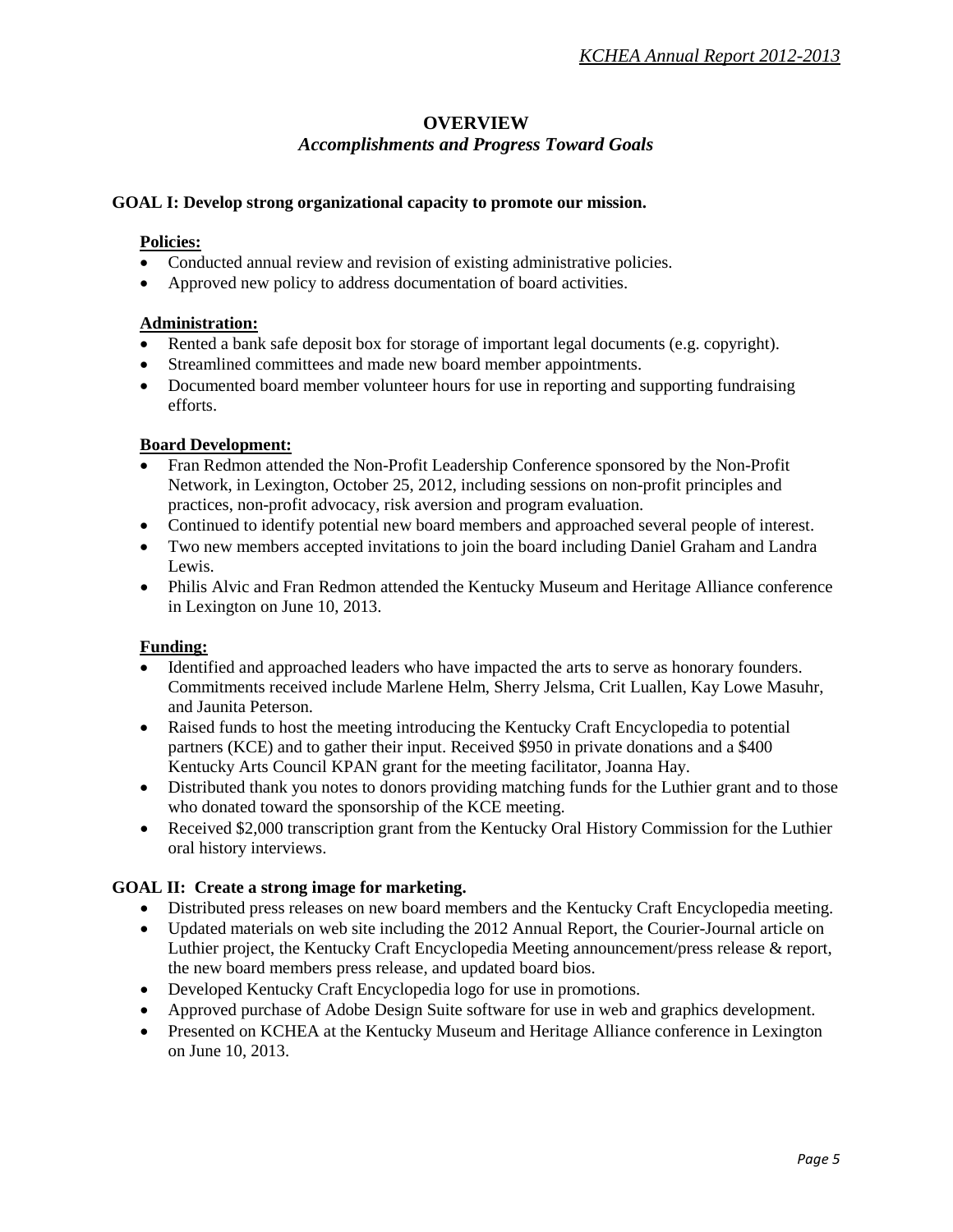#### **GOAL III: Facilitate and support the research and documentation of Kentucky's craft history and make it available to many populations.**

- Finalized Luthier interviews as part of LexArts grant and arranged for duplication of video DVDs and distribution to partners and interviewees.
- Received Kentucky Oral History Commission grant for the transcription of Luthier oral history videos that will be placed with the video oral histories at the Thomas D. Clark Center for Kentucky History.
- Added list of resources related to organizations, sourcing crafts, and craft membership groups on the KCHEA web site.
- Conducted oral history interviews with KCHEA board members Nancy Atcher and Susan Goldstein and Mary Stuart Reichard and Anne Bird as part of ongoing Craft Luminaries Project.

#### **GOAL IV: Partner with other organizations in crafts, the arts, education and humanities to preserve and present Kentucky's craft history.**

- Partnered with Amanda Fickey of the University of Kentucky, Bob Gates of the Kentucky Folklife Program, and Jesse Wells of the Morehead State University Traditional Music School in recording video oral histories of Kentucky Luthiers.
- Invited key arts, history, and education, and museum representatives who may be potential partners to Kentucky Craft Encyclopedia planning meeting. Received support from Kentucky Museum of Art and Craft in hosting the event.
- Brent Bjorkmen, new director of the Kentucky Folklife Program at WKU joined Craft Encyclopedia Committee.

#### **GOAL V: Serve as a national model for collecting and documenting the craftspeople, written information and objects of our state's history.**

- Continued to document KCHEA activities and projects via formal reports (e.g. 2012 Annual Report, yearly calendar of activities, event and grant reports, and presentation on the web).
- Identified the need to develop standardized procedures.
- Report on the transcription process along with recommendations for future activities.

#### **GOAL VI: Present the history of crafts so that all Kentuckians take pride in our long, diverse and continuing craft traditions.**

- Completed paperwork for the 2009 Oral History transcription grant following verification of the copyrights. Provided the Kentucky Historical Society with the balance of the transcripts. DVDs and transcription materials for 42 interviews are now safely housed at the Kentucky History Center and available online at passtheword.ky.gov.
- Conducted ongoing meetings and planning with Kentucky Craft Encyclopedia committee. Identified key steps toward developing a planning grant application. Conducted planning meeting with key potential partners to gather input and support. Hosted speaker responsible for developing the New Georgia Encyclopedia, which the committee had identified as the best existing model. Shared meeting outcomes with participants and current mailing list. Identified funding source for planning grant and board approved submission to National Council on the Humanities in either 2013 or 2014.
- Contracted with Joanna Hay Productions to produce a sampling of video excerpts from Craft Luminaries videos as a pilot for posting excerpts for all completed oral histories on a YouTube channel linked from KCHEA web site. These excerpts can be used for curriculum development for educators and in promoting KCHEA to funders.
- Initiated discussions with potential partners toward the possible development of a documentary based on the Luthier interviews.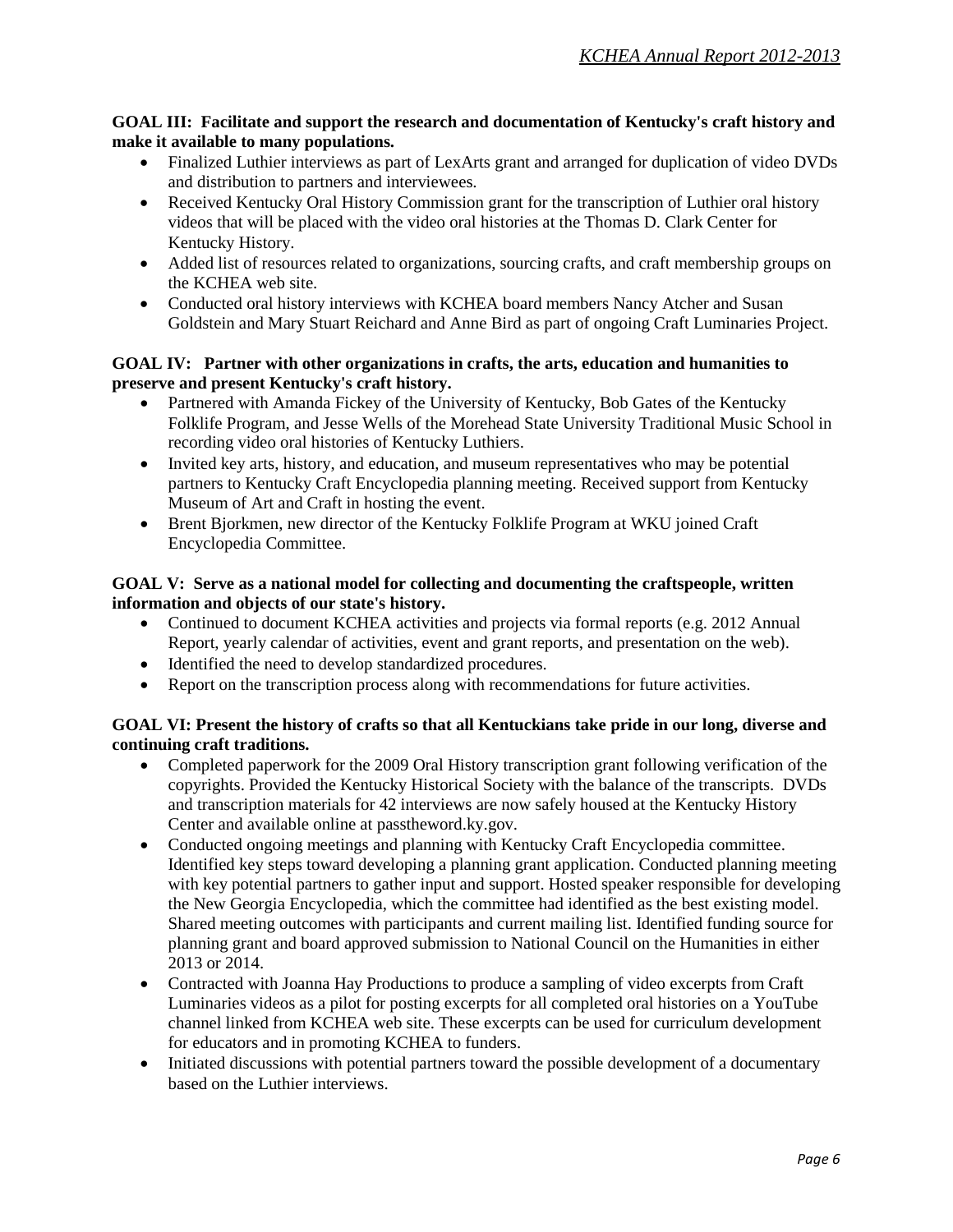# **PROJECTS**



The Kentucky Craft Encyclopedia (KCE) Committee has been working on gathering preliminary information for the development of the KCE. Since the New Georgia Encyclopedia has been used as a model, Nancy Grayson of the University of Georgia Press, Dr. John Inscoe a professor of history at the University of Georgia and Editor, and Dr. Jamil Zainaldin from the Georgia Humanities Council were contacted and all offered continuing help.

A plan was put into place to gather support for the KCE from organizations around the state. The Encyclopedia Committee and KCHEA board members contacted individuals within organizations and presented a letter that gave a brief summary of the KCE project and invited them to a planning meeting in Louisville.

#### **Planning Session**

On November 7, 2012, the Kentucky Craft History and Education Association held a planning session for the Kentucky Craft Encyclopedia at the Kentucky Museum of Art and Craft in Louisville. The session was attended by over 20 representatives of the crafts community from throughout the state.

Dr. Jamil Zainaldin, President of the Georgia Humanities Council, described the development of the virtual New Georgia Encyclopedia and included points to consider for the Kentucky Crafts Encyclopedia. Philis Alvic followed his presentation with a brief overview of the Kentucky Craft Encyclopedia. The afternoon concluded with a group discussion led by Kentucky Peer Advisory Network consultant, Joanna Hay.

With input and encouragement from the Louisville meeting, it was decided to apply for a planning grant from the National Endowment for the Humanities, division of America's Historical and Cultural Organizations. Dr. Zainaldin agreed to help with the preparation of the grant. A draft of the application has been prepared in anticipation of the January 2014 deadline.

*Philis Alvic, Chair, Kentucky Craft Encyclopedia Committee Brent Bjorkman, Kentucky Folklife Program Director, Western Kentucky University Joy Gritton, Associate Professor of Art History, Morehead State University Deirdre Scaggs, Associate Dean, Special Collections, University of Kentuck*y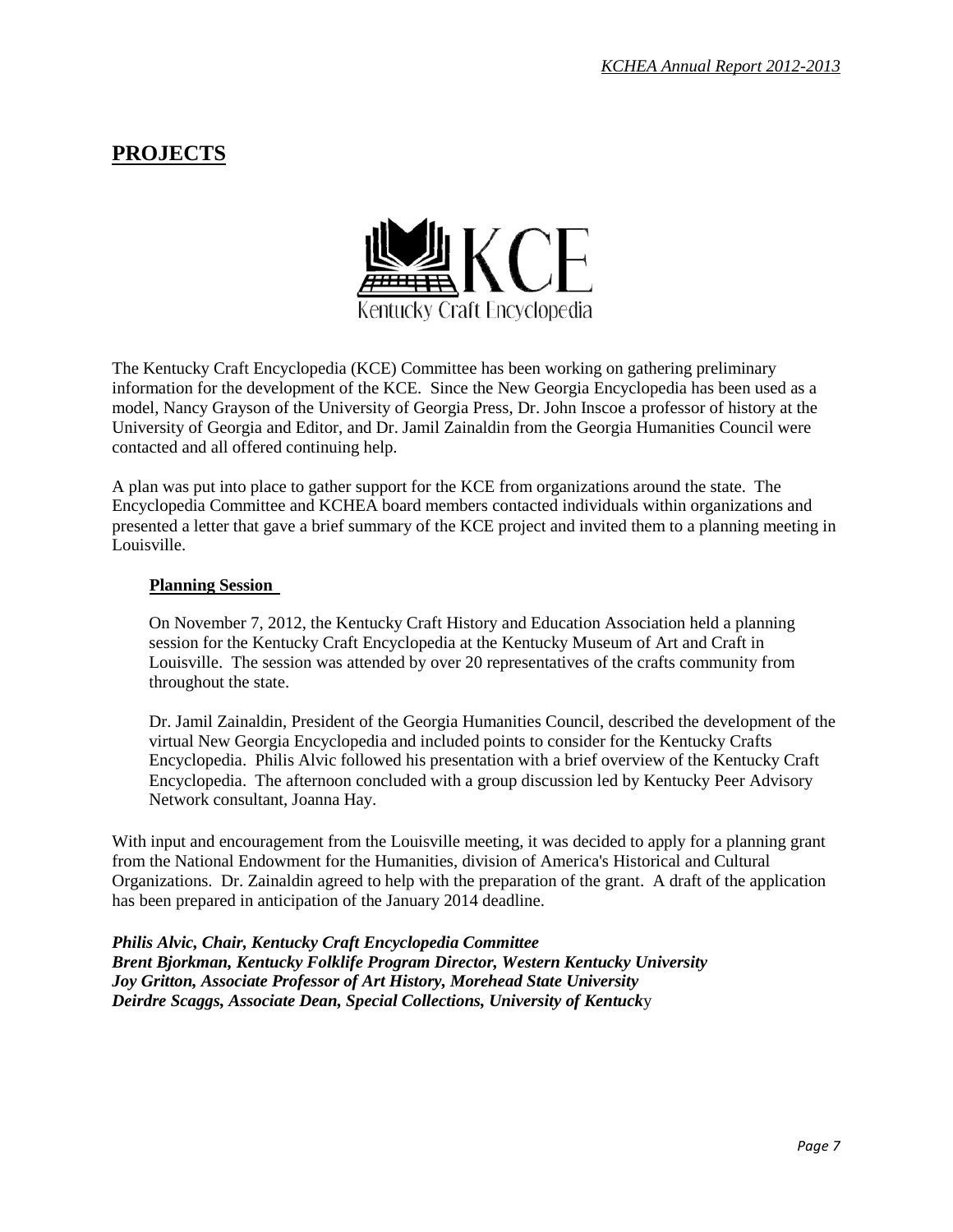#### *Craft Luminaries Project*

As part of its ongoing efforts to make oral history documentation accessible, KCHEA applied for and received a \$2,000 Kentucky Oral History Commission grant for the period June 1, 2013 - July 1, 2014. The grant will be used to transcribe oral history interviews with 21 Luthiers, representing 25 hours of recorded material, the result of a 2012 grant from LexArts. Board member Mary Reed serves as the project coordinator and is working with Amanda Fickey to complete the transcriptions over the coming year. Once transcribed, the Luthier interviews will be placed at the Thomas D. Clark Center for Kentucky History and made available to researchers, scholars, educators and other interested groups or individuals. They will be included in the Oral History Commission online catalog, *Pass the Word*, which makes the recorded material accessible to the public.

Susan Goldstein, who serves as the Craft Luminaries Committee chair, will continue to work with Bob Gates, Jesse Wells and Amanda Fickey, who conducted the Luthier interviews, in order to identify potential projects that might utilize them for public programming.

KCHEA has made it a matter of ongoing policy to identify and interview individuals who have impacted Kentucky's craft history and has committed an annual budget allocation for this purpose. On May 20, 2013, Bob Gates interviewed Susan Goldstein of Lexington, KCHEA founding president and ceramic artist, which concluded KCHEA's objective to interview its own founding board members. Additional interviews were conducted with several others. They included Nancy Atcher, Frankfort, a current board member who was the former Kentucky Art & Craft Foundation Director, and Kentucky Crafted staff member. Two Louisville fiber artists and art teachers, Mary Stuart Reichard and Anne Bird, were also interviewed.

*Susan Goldstein, Craft Luminary Committee Chair Mary Reed, Appalachian Crafts and KCHEA board member Mary Stuart Reichard, Little Loom House, Louisville Dave Caudill, Sculptor, Louisville*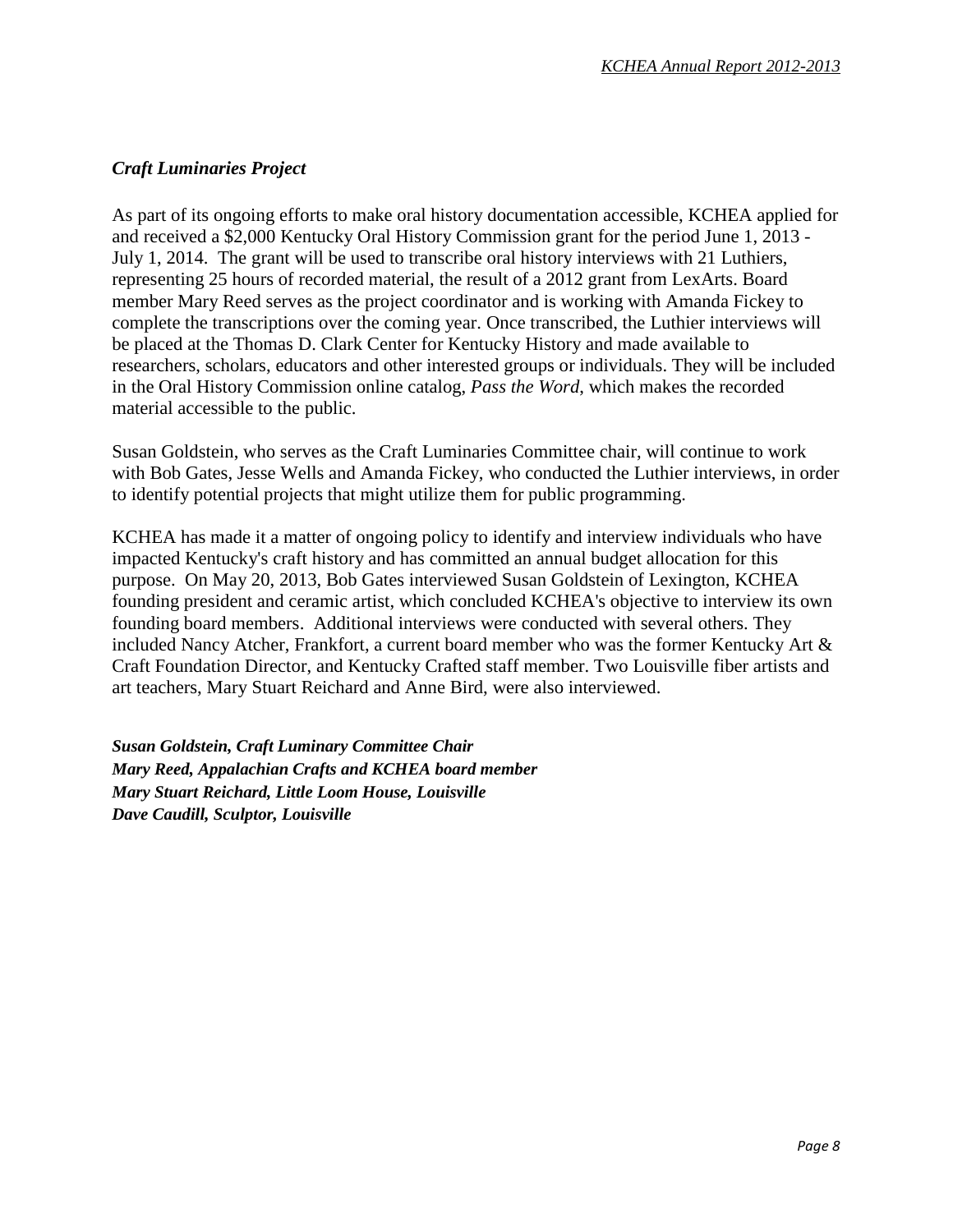#### **FINANCIAL REPORT**

|                                   | <b>Budget</b> | <b>Actual</b> | <b>Budget</b> |
|-----------------------------------|---------------|---------------|---------------|
| <b>BANK ACCOUNTS</b>              | FY 2012-13    | FY 2012-2013  | FY 2013 - 14  |
| <b>Community Trust</b>            | \$11,739.27   | \$11,945.77   |               |
| <b>Berea College</b>              | \$3,180.30    | \$3,180.30    |               |
| Total                             | \$14,919.57   | \$15,126.07   |               |
| <b>INCOME</b>                     |               |               |               |
| Contributions                     | \$10,000.00   | \$1,950.00    | \$10,000.00   |
| Grants                            | \$1,500.00    | \$1,500.00    | \$2,000.00    |
| Other                             |               | \$125.00      |               |
| Totals                            | \$11,500.00   | \$3,575.00    |               |
| <b>EXPENSES</b>                   |               |               |               |
| People                            |               |               |               |
| Personnel                         | \$2,000.00    |               | \$2,000.00    |
| Consultants                       |               |               |               |
| <b>Professional Services</b>      | \$500.00      |               | \$500.00      |
| Activities                        |               |               |               |
| Projects -- Luthier               | \$6,000.00    | \$1,727.32    | \$6,500.00    |
| <b>KCE</b> Meeting                |               | \$956.30      |               |
| <b>Board Training/Conferences</b> | \$500.00      | \$220.00      | \$500.00      |
| Memberships                       | \$200.00      | \$185.00      | \$200.00      |
| Travel                            | \$200.00      |               | \$300.00      |
| Fees                              | \$100.00      | \$88.00       | \$100.00      |
| Supplies                          |               |               |               |
| Promotion                         | \$1,150.00    |               | \$1,000.00    |
| Communication                     | \$300.00      | \$119.40      | \$300.00      |
| Technology                        | \$150.00      |               | \$200.00      |
| Office                            | \$400.00      | \$17.48       | \$400.00      |
| Totals                            | \$11,500.00   | \$3,368.50    | \$12,000.00   |

#### **Contributions:**

| Additional In-kind Support:<br>Grants:<br>LexArts, $$1500$<br>Kentucky Artisan Center at Berea<br>Kentucky Museum of Art and Design<br>Kentucky Folklife Program (KHS)<br>Cash:<br>Richard Bellando \$100.00<br>Kentucky Center for Traditional Music                                                                                                                             |
|-----------------------------------------------------------------------------------------------------------------------------------------------------------------------------------------------------------------------------------------------------------------------------------------------------------------------------------------------------------------------------------|
|                                                                                                                                                                                                                                                                                                                                                                                   |
|                                                                                                                                                                                                                                                                                                                                                                                   |
|                                                                                                                                                                                                                                                                                                                                                                                   |
|                                                                                                                                                                                                                                                                                                                                                                                   |
|                                                                                                                                                                                                                                                                                                                                                                                   |
| Stephen Goldstein \$225.00<br>Amanda Fickey                                                                                                                                                                                                                                                                                                                                       |
| Susan Goldstein \$500 (via LexArts)                                                                                                                                                                                                                                                                                                                                               |
| Marlene Grissom \$100.00<br><b>Volunteer Hours:</b><br>Frederick G. Heath \$100.00<br>Board Members - 763<br>Marie Hochstrasser \$500 (via LexArts)<br>Craft Encyclopedia Committee - 30<br>Ellen Karpf \$100.00<br>Craft Luminary Committee - 21<br>Leonard Leight \$100.00<br>Elizabeth S. Mays \$75.00<br><b>TOTAL - 814</b><br>Mary L. Reed \$50.00<br>Mary R. Stone \$100.00 |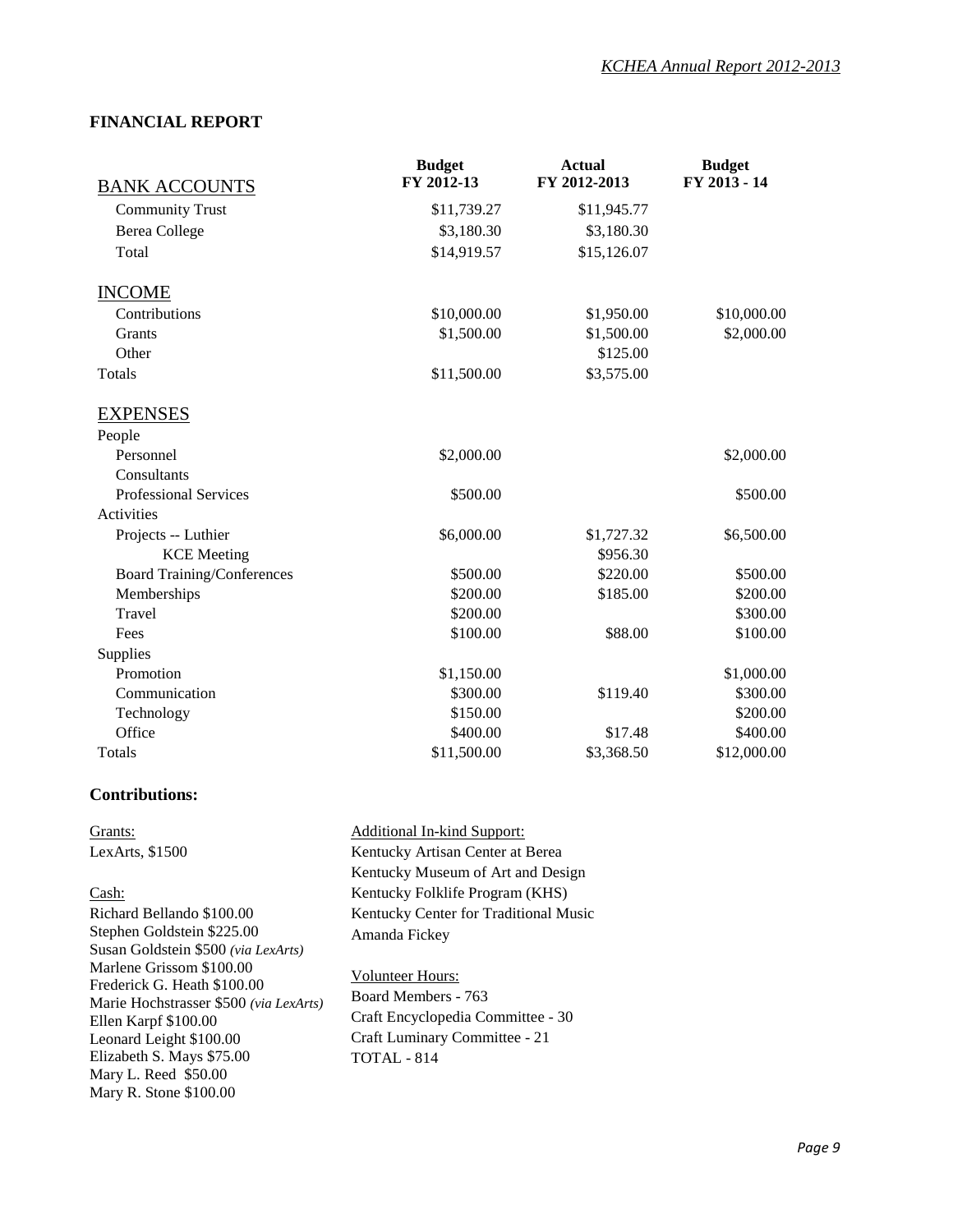### **BOARD OF DIRECTORS**

**Susan Goldstein**, **Founding President**, is an artist, curator, and art collector, graduated from the University of Vermont with a B.A. in Elementary Education and earned a M.A. in counseling psychology from Tuft's University. An innovative clay artist, her work has been included in many national and regional exhibitions, including the Kentucky Governor's Mansion and the Congressional Office Building in Washington DC. She has numerous past and present board affiliations including the Kentucky Museum of Art and Craft, the Lexington Art League, Lexington Fayette County Government, and the Kentucky Guild of Artists and Craftsmen, where she served as president. In 2009, nominated by the Lexington Arts Council, she received the National Philanthropy Day Award.

**Fran Redmon, President,** has a B.F.A. in Commercial Art from Western Kentucky University. From 1986 through 2007 she served as director of Kentucky Craft Marketing (CMP), a program of the Kentucky Arts Council. Fran spearheaded numerous initiatives that gained international recognition for the CMP and established it as a national model. She was the 2007 recipient of the Craft Organization Development Association's (CODA) national award for "Outstanding Service, Creative Thinking, and Leadership" having a significant impact on the crafts field. Fran has held craft leadership positions in Kentucky and nationally, serving on several boards, advisory councils and various state government committees. She works as a private consultant, has assisted groups in several states, and CODA. She is a Kentucky Peer Advisor for the Kentucky Arts Council and serves as program chair for the board of the Kentucky Appalachian Artisan Center.

**Nancy Atcher, Secretary**, has a B.S. in Business from Indiana University. In 1983, she was the first executive director of the Kentucky Art and Craft Foundation, now known as the Kentucky Museum of Art and Craft, Louisville, Kentucky. In 1987, she joined Kentucky Craft Marketing, a program of the Kentucky Arts Council, where she assisted in orchestrating many successful initiatives. In 2001, she coordinated the Program's Product Development Initiative, teaming with artists, craftspeople and retailers to build a retail program for Kentucky products. Since retirement in 2008, Nancy provides marketing workshops to organizations, consulting with individual artists and is active in community theater. She has served on the board of the Artist Business Institute and is currently the chair of the Fine Arts Committee at First United Methodist Church, Frankfort.

**Philis Alvic, Treasurer,** is an artist, weaver, and writer. Since graduating from the School of the Art Institute in Chicago, she has shown her work in exhibitions throughout the country. In 1977 she was awarded the Certificate of Excellence from the Handweavers Guild of America and received an Al Smith Fellowship from the Kentucky Arts Council in 1996. She has published over 100 articles and papers on crafts and crafts history and two books, one on early  $20<sup>th</sup>$  century Appalachian weaving centers and the other on crafts of Armenia. She served as an international craft development consultant through agencies funded by USAID.

**Lila Davis Bellando** earned a B.A. in Elementary Education at Berea College and a Master's degree in Education with a concentration in art at Eastern Kentucky University. Before becoming co-owner and president of Churchill Weavers in charge of design and product development, she was an elementary art teacher. She has extensive affiliations, past and present, with boards of arts, civic, and education organizations, including serving as the vice chair of the Kentucky State Board of Education. She is past president of the Southern Highland Craft Guild board of directors.

**Richard Bellando,** was co-owner and vice president in charge of sales and operation of Churchill Weavers and before that, served as the director of the Berea College Student Crafts Industries. He graduated from Berea College and did postgraduate work at Vanderbilt University. He was the first executive director of the Kentucky Guild of Artists and Craftsmen from 1967-1970. He currently serves on the boards of numerous arts, business, and civic organizations.

**Deborah Chenault,** earned a B.S. degree in accounting from the University of Kentucky and furthered her education in the Fine Arts programs at both the University of Kentucky and Eastern Kentucky University, originally studying jewelry fabrication in Chiang Mai, Thailand. She is an artist, writer, and owner of Twelfth House Designs, and designs and fabricates mixed metal jewelry. She exhibits widely throughout the region and has received several awards. She has published hundreds of freelance articles and illustrations. She served as a Division Chief Financial Officer at a Lexington corporation and has held many board and committee positions in the arts. She has worked in numerous other volunteer capacities, including service at Operation Read and the Palliative Care Ward of Good Samaritan Hospital in Lexington.

**J. Daniel Graham,** earned a B.F.A. in Printmaking from The University of Florida and a M.F.A. from The University of Georgia. Between his formal studies Daniel did an apprenticeship in traditional and non-traditional furniture making in Washington D.C.,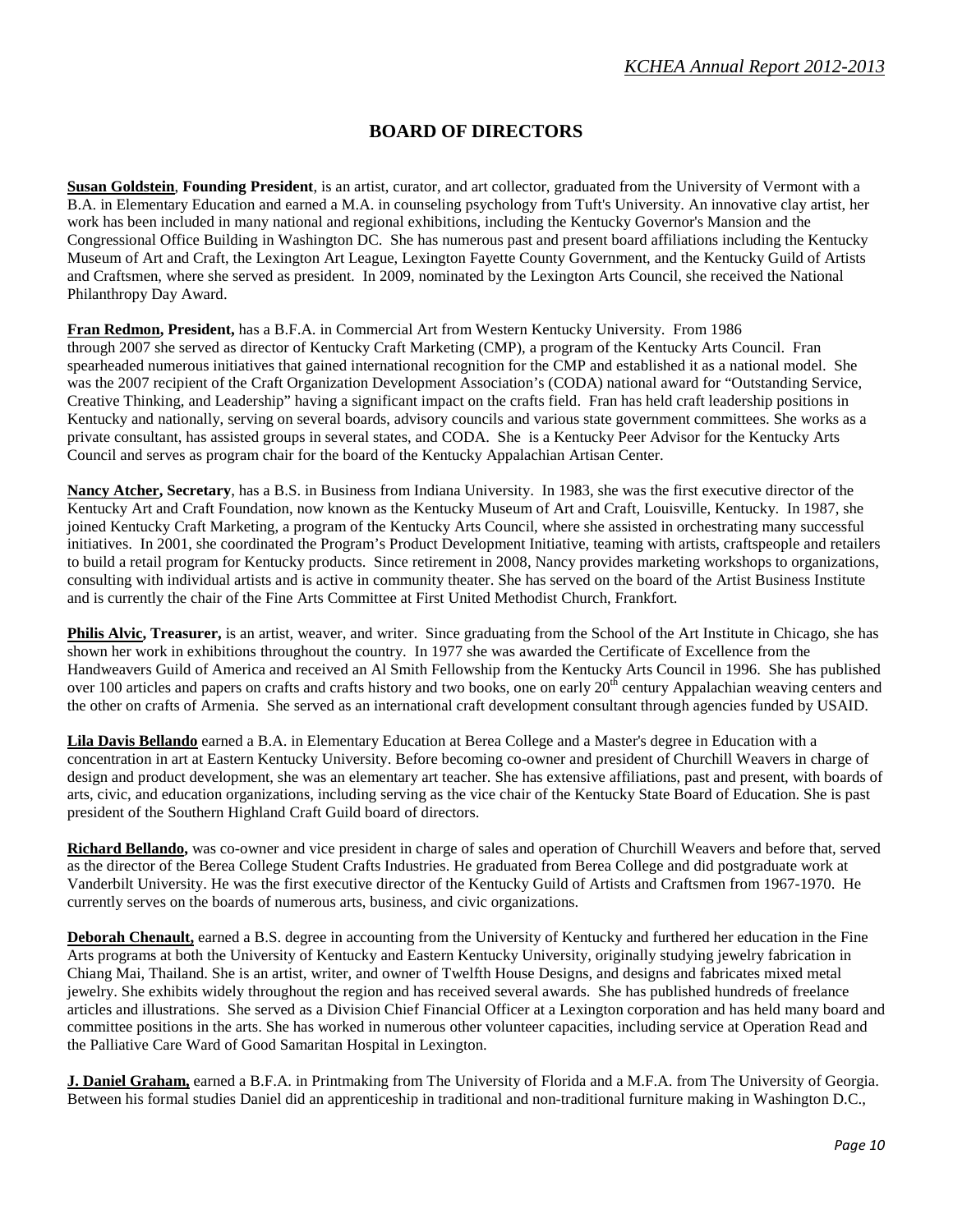where he then worked as a custom furniture maker. He is currently an Associate Professor of Art at Georgetown College in Georgetown, Kentucky where he teaches printmaking and sculpture. Daniel is also a full-time exhibiting artist having shown at more than 115 venues in the last ten years, with 18 solo exhibitions, 11 international exhibitions and 3 traveling exhibitions.

**Landra Lewis,** is a native of southeastern Kentucky where she grew up with the richness of all forms of mountain arts and crafts. She has a B.A. in Political Science from the University of Kentucky and a certificate in Mediation from Duke University. She does personal, career and business development and is very involved in politics and environmental issues. She is a published poet and a singer/songwriter.

**Mary Reed,** is a craft artist and co-owner of Appalachian Crafts. She attended the University of Kentucky where she studied fine arts. She is a juried member of the Kentucky Guild of Artists and Craftsmen, the Kentucky Craft Marketing Program and the Kentucky Peer Advisory Network. She serves on the advisory council of the Kentucky Appalachian Artisan Center and as a mentor for the Kentucky Craft Marketing Program. She has conducted numerous crafts workshops and artist residencies in elementary schools and her work has been presented in numerous exhibitions.

### **KCHEA ADVISORY COUNCIL**

**Kimberly H. Bryant** is a practicing attorney with Greenebaum, Doll & McDonald and a member of the Corporate and Commercial Practice Group and the Real Estate Development and Construction Law Team. Her civic and charitable involvement includes Bluegrass Rape Crisis Center Board of Directors, 2006-Present; Leadership Lexington Class of 2008-2009; Advanced Manufacturing Partnership member, 2008; and Vice Chairperson of the Lexington-Fayette Urban County Government Address Enforcement Hearing Board, 2008-Present. She is a 1996 graduate of Morehead State University and obtained her law degree from the University Of Kentucky College Of Law in 2001.

**Marie Hochstrasser**, a fiber artist and art educator has a M.A. in Art Education /Textile Research from the University of Oregon and a B.A. from UCLA. She taught Art Education at Transylvania University and the University of Kentucky. She has exhibited her fiber work on both coasts, as well as regionally. She helped found the Fiber Guild of Lexington, Inc. and served several terms as President. She has served as President of the Lexington Art League, and of the Kentucky Guild of Artists & Craftsmen, as KY Representative to the Handweavers Guild of America and the American Craft Council/Southeast Region and on the Board of the KY Museum of Art and Craft, Louisville. She has written articles on Kentucky women artists for *Arts Across Kentucky* Magazine. Honors include Second Prize in the 1954 Young Americans Exhibition at America House in New York City, the Kentucky Crafted Emeritus Award, and the Rude Osolnik Award for her lifetime contribution to the advancement of Kentucky craft.

**Lester Pross** has a M.A. from Ohio University and has studied extensively abroad. He is a recognized Appalachian landscape painter, was the chair of the Berea College Art Department for many years and also taught internationally. He was the first president of the Kentucky Guild of Artists and Craftsmen and in that capacity coordinated the Kentucky Guild Train. He is a former president of the Kentucky Art Education Association. His honors include a Fulbright Fellowship, Who's Who in American Art listing, and Kentucky Guild Fellow. He has exhibited, lectured, and juried exhibits extensively and has many published articles to his credit. He is currently active in the community serving on several boards.

**Judy Sizemore,** an arts and educational consultant, has served as an arts education consultant for the Kentucky Arts Council, the Kentucky Department of Education, Kentucky Educational Television, and the Kentucky Historical Society. Her latest projects include developing an artist-in-residence program for Berea College's Promise Neighborhood Initiative, designing and coordinating lifelong learning in the arts programming for the City of Berea (the Festival of Learnshops and the Twelve Days of Christmas), and partnering with Joanna Hay on the development of a website and cell phone tour for Frankfort's Public Art Tour.